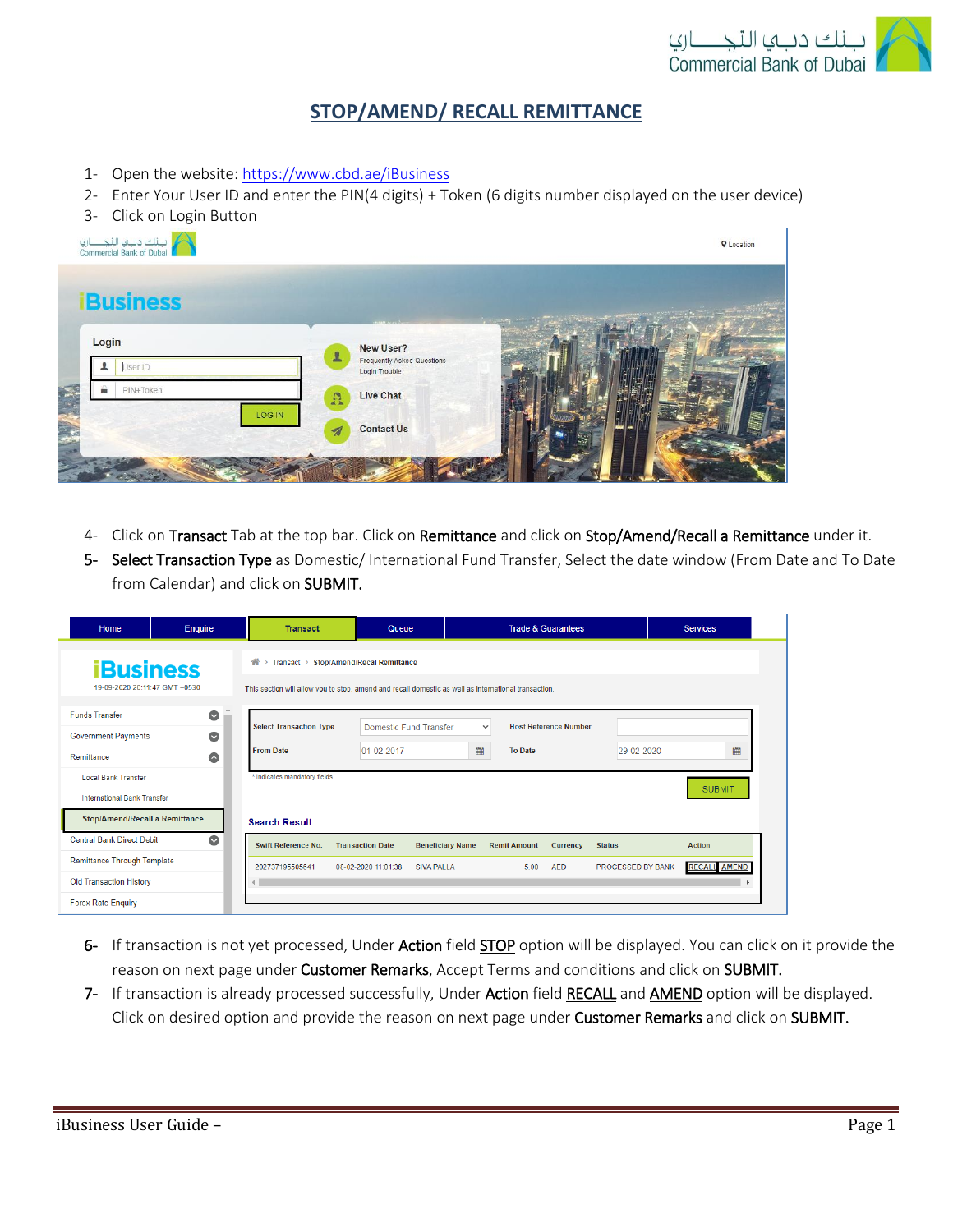

| Home                                              | Enquire   | <b>Transact</b>                          | Queue                          | <b>Trade &amp; Guarantees</b> |           | <b>Services</b>              |  |
|---------------------------------------------------|-----------|------------------------------------------|--------------------------------|-------------------------------|-----------|------------------------------|--|
|                                                   |           | Payment Type                             | GDS-G000S Bought Of Sold       | Payment Detail                |           | <b>IEST CAPACITY UPGRADE</b> |  |
| <b>iBusiness</b><br>19-09-2020 20:11:47 GMT +0530 |           | <b>Charges</b>                           | <b>CBD Charges to Remitter</b> |                               |           |                              |  |
| $\bullet$<br><b>Funds Transfer</b>                |           | <b>Beneficiary Bank Correspondant</b>    |                                |                               |           |                              |  |
| <b>Government Payments</b>                        | $\bullet$ | <b>Beneficiary Bank</b><br>Correspondant |                                | <b>Swift Code (BIC)</b>       |           |                              |  |
| Remittance                                        | $\bullet$ | <b>Account Number with</b>               |                                | ABA/FW/SC/BLZ/etc             |           |                              |  |
| <b>Local Bank Transfer</b>                        |           | Correspondent                            |                                |                               |           |                              |  |
| <b>International Bank Transfer</b>                |           | <b>Remarks and Status</b>                |                                |                               |           |                              |  |
| Stop/Amend/Recall a Remittance                    |           |                                          |                                |                               |           |                              |  |
| <b>Central Bank Direct Debit</b>                  | $\bullet$ | <b>Customer Remarks</b>                  |                                | <b>Status</b>                 | Processed |                              |  |
| <b>Remittance Through Template</b>                |           |                                          |                                |                               |           |                              |  |
| <b>Old Transaction History</b>                    |           |                                          |                                |                               |           |                              |  |
| <b>Forex Rate Enquiry</b>                         |           | I Accept to the Terms & Conditions.      |                                |                               |           |                              |  |
| Payroll                                           | $\bullet$ |                                          |                                |                               |           |                              |  |
| <b>Bulk Transfer</b>                              | $\bullet$ |                                          |                                |                               |           | <b>RECALL</b><br><b>BACK</b> |  |
| <b>PDC Withdrawal/Deferment</b>                   |           |                                          |                                |                               |           |                              |  |

| Home                                              | Enquire                  | <b>Transact</b>                          | Queue                          | <b>Trade &amp; Guarantees</b> | <b>Services</b>               |
|---------------------------------------------------|--------------------------|------------------------------------------|--------------------------------|-------------------------------|-------------------------------|
|                                                   |                          | Payment type                             | GDS-G000S B0000 OF S010        | Payment Detail                | <b>IEST CAPACITY UP GRADE</b> |
| <b>iBusiness</b><br>19-09-2020 20:11:47 GMT +0530 |                          | Charges                                  | <b>CBD Charges to Remitter</b> |                               |                               |
| <b>Funds Transfer</b>                             | $\bullet$                | <b>Beneficiary Bank Correspondant</b>    |                                |                               |                               |
| <b>Government Payments</b>                        | $\bullet$                | <b>Beneficiary Bank</b><br>Correspondant |                                | <b>Swift Code (BIC)</b>       |                               |
| Remittance                                        | $\bullet$                | <b>Account Number with</b>               |                                | ABA/FW/SC/BLZ/etc             |                               |
| <b>Local Bank Transfer</b>                        |                          | Correspondent                            |                                |                               |                               |
| <b>International Bank Transfer</b>                |                          | <b>Remarks and Status</b>                |                                |                               |                               |
| Stop/Amend/Recall a Remittance                    |                          |                                          |                                |                               |                               |
| <b>Central Bank Direct Debit</b>                  | $\bullet$                | <b>Customer Remarks</b>                  |                                | <b>Status</b>                 | Processed                     |
| <b>Remittance Through Template</b>                |                          |                                          |                                |                               |                               |
| <b>Old Transaction History</b>                    |                          |                                          |                                |                               |                               |
| <b>Forex Rate Enquiry</b>                         |                          | □ I Accept to the Terms & Conditions.    |                                |                               |                               |
| Payroll                                           | $\bullet$                |                                          | _                              |                               |                               |
| <b>Bulk Transfer</b>                              | $\bullet$                |                                          |                                |                               | <b>AMEND</b><br><b>BACK</b>   |
| <b>PDC Withdrawal/Deferment</b>                   | $\overline{\phantom{a}}$ |                                          |                                |                               |                               |

8- On next Page review the request details and click on VERIFY at the bottom

| <b>Remarks and Status</b> |                     |               |           |               |
|---------------------------|---------------------|---------------|-----------|---------------|
| <b>Customer Remarks</b>   | <b>TEST REQUEST</b> | <b>Status</b> | Processed |               |
|                           |                     |               |           | <b>VERIFY</b> |